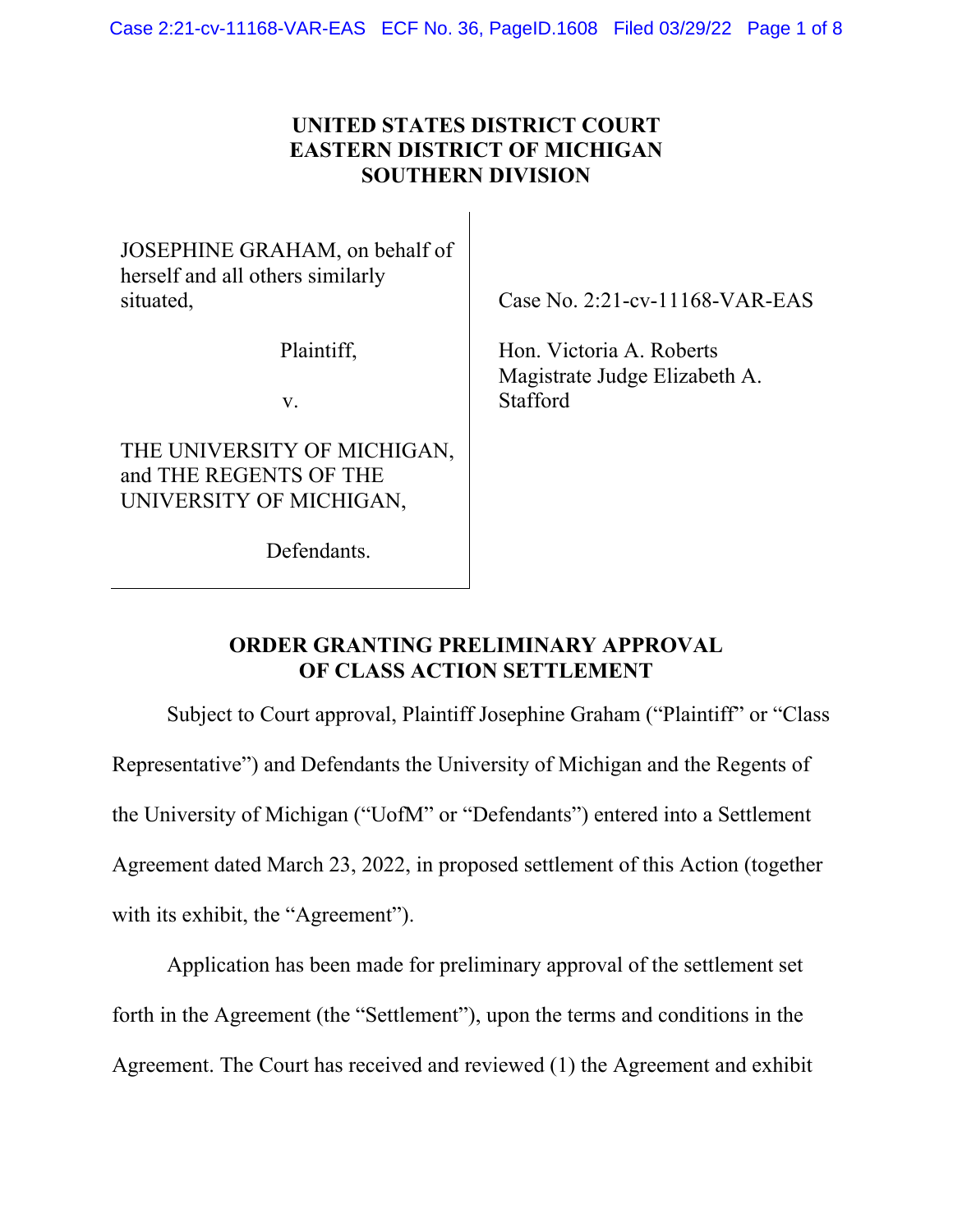attached thereto; (2) Plaintiff's Motion for Preliminary Approval of Settlement and supporting documents, including the proposed notice plan as described in the Declaration of Jennifer Keough and supporting documents, Plaintiff's declaration, Class Counsel's declarations, the declaration of Robert F. Riley, and the declaration of Nancy Chi Cantalupo; and (3) all other pleadings and matters of record.

The Court preliminarily considered the Settlement to determine, among other things, whether the Settlement is sufficient to warrant the issuance of notice to members of the Settlement Class (as defined below). Upon review of the Agreement, it is hereby ORDERED as follows:

1. Preliminary Approval of Proposed Settlement. The Court finds that it will likely be able to approve the Settlement Agreement under Federal Rule of Civil Procedure 23(e)(2) as fair, reasonable, and adequate. The Court, furthermore, finds that the Settlement Agreement: (a) resulted from extensive arm's-length negotiations between experienced counsel overseen by an experienced mediator; (b) eliminates the risks to the Settling Parties of continued litigation; (c) does not provide undue preferential treatment to Plaintiff or to segments of the Settlement Class; and (d) is sufficiently fair, reasonable, and adequate to warrant providing notice to the Settlement Class.

2. Class Certification for Settlement Purposes Only. Pursuant to Federal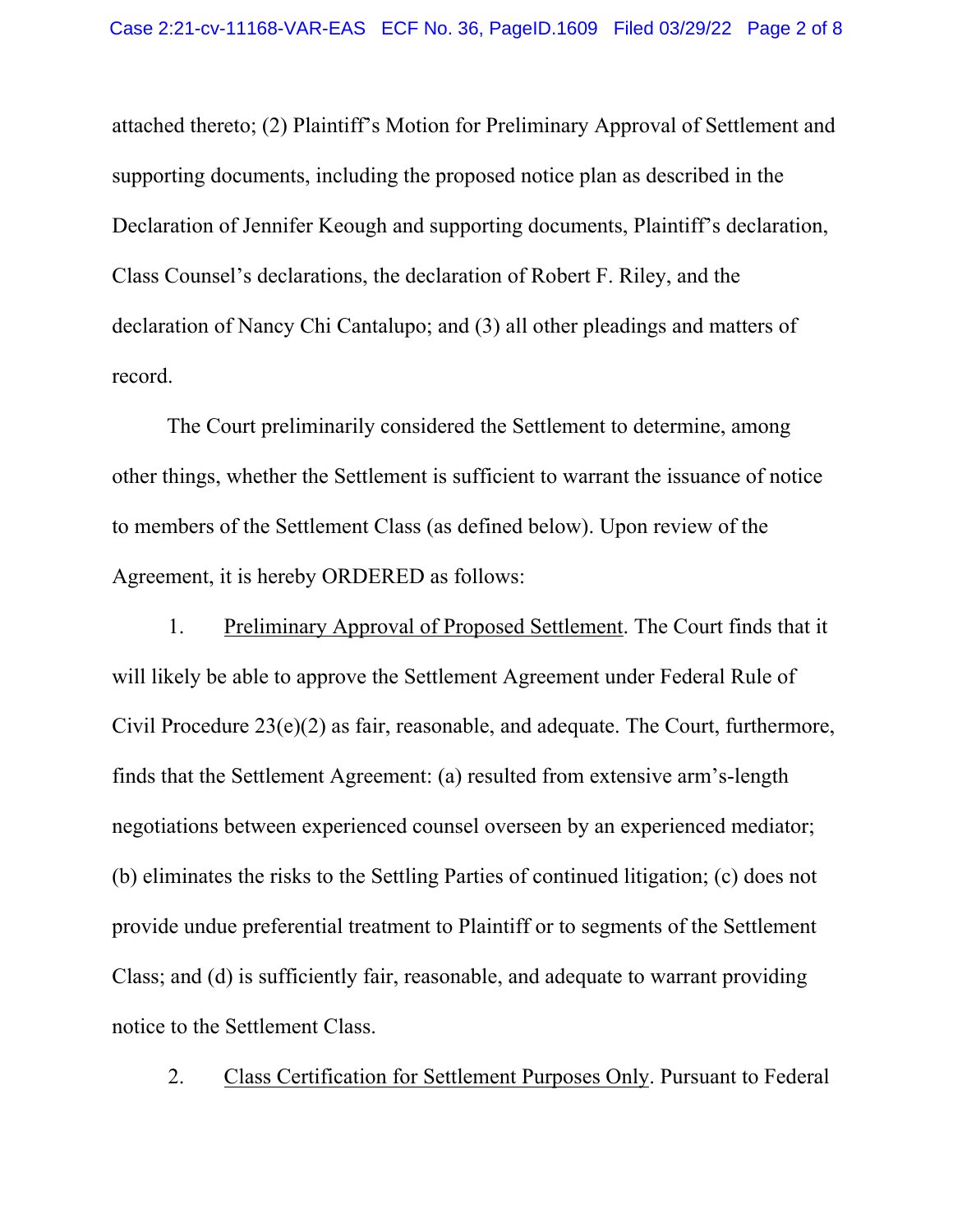Rule of Civil Procedure 23(c), the Court provisionally certifies, for settlement purposes only, the following Settlement Class: all current students of the University of Michigan.

3. In connection with this provisional certification, the Court makes the following preliminary findings:

a. The Settlement Class appears to be so numerous that joinder of all members is impracticable;

b. There appear to be questions of law or fact common to the Settlement Class for purposes of determining whether this settlement should be approved;

c. Plaintiff's claims appear to be typical of the claims being resolved through the proposed settlement;

d. Plaintiff appears to be capable of fairly and adequately protecting the interests of all members of the Settlement Class in connection with the proposed settlement;

e. For purposes of settlement only, Defendants have acted or refused to act on grounds that apply generally to the Settlement Class, so that final non-economic relief is appropriate respecting the Settlement Class as a whole.

4. Class Representative. Plaintiff is designated as class representative

5. Class Counsel. The Court appoints Lieff Cabraser Heimann &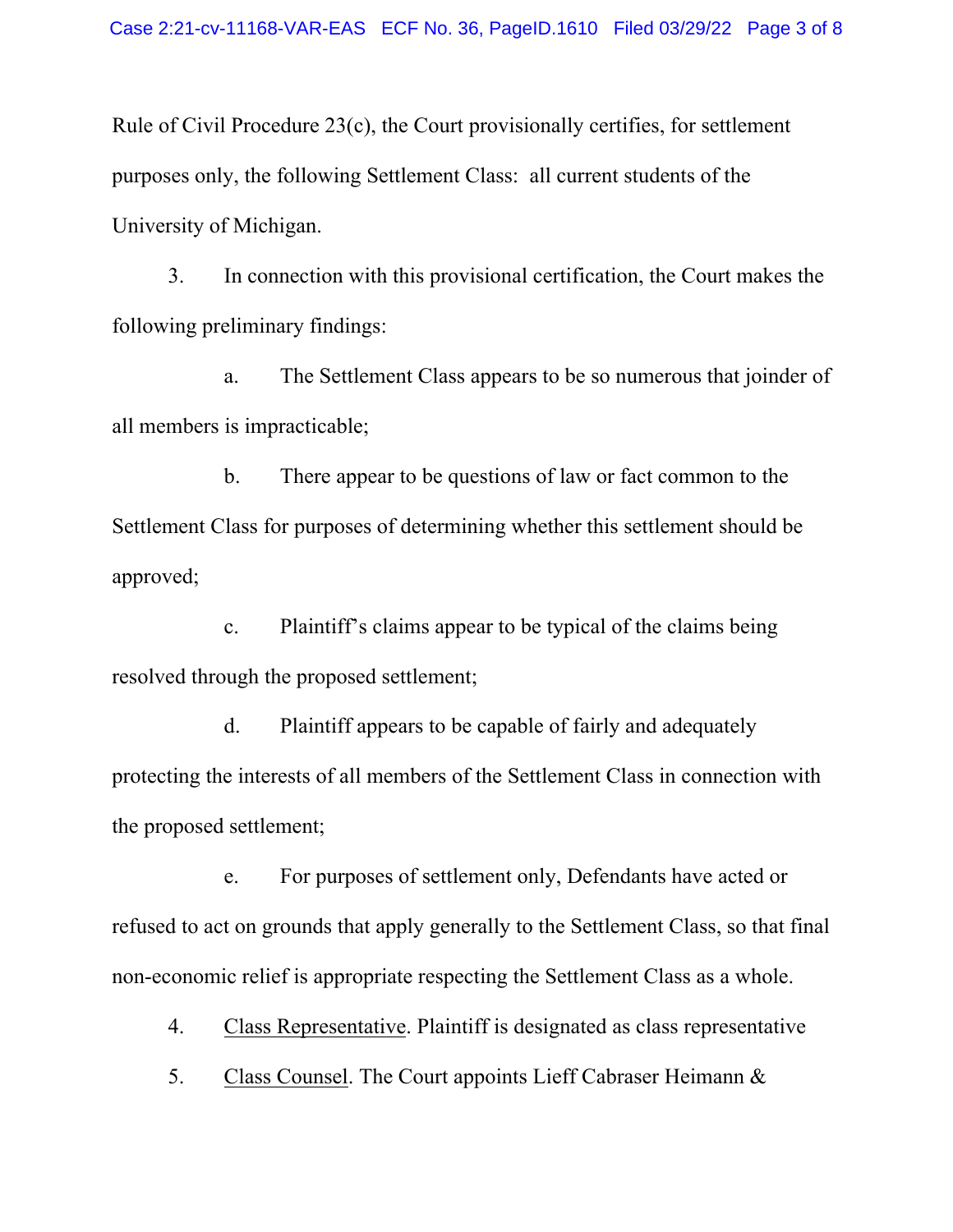Bernstein, LLP; the Miller Law Firm, P.C.; and Sauder Schelkopf LLC as Class Counsel. The Court finds that counsel is competent and capable of exercising all responsibilities as Class Counsel for the Settlement Class.

6. Settlement Hearing. A final approval hearing (the "Settlement Hearing") shall be held before the Hon. Victoria A. Roberts of the Eastern District of Michigan, located at 231 W. Lafayette Blvd., Detroit, Michigan, Courtroom 252, on July 26, 2022, at 2:00 p.m., as set forth in the notice to the Settlement Class (described in Paragraph 7 below), to determine whether the Settlement is fair, reasonable, and adequate and should be approved. Papers in support of final approval of the Settlement, the service award to Plaintiff, and Class Counsel's application for an award of attorneys' fees, costs, and expenses (the "Fee Application") shall be filed with the Court according to the schedule set forth in Paragraph 7 below. The Settlement Hearing may be postponed, adjourned, or continued by order of the Court without further notice to the Settlement Class. After the Settlement Hearing, the Court may enter a settlement order and final judgment in accordance with the Settlement Agreement that will adjudicate the rights of the Settlement Class Members with respect to the Released Claims being settled.

7. Class Notice. Class Notice shall be sent within twenty-eight (28) days following entry of this Order.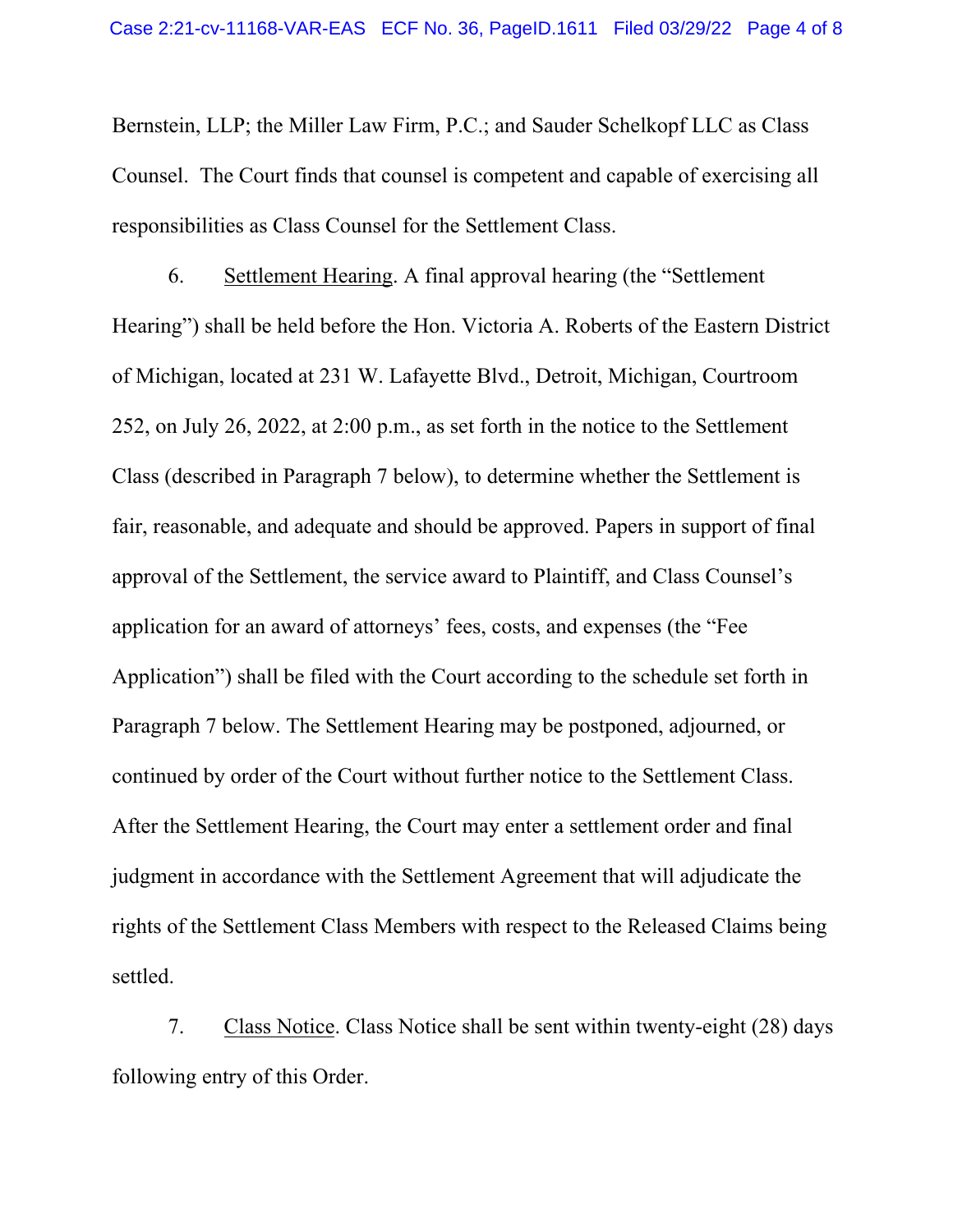a. Mail and E-mail Notice. The Notice Provider shall provide individual notice via U.S. mail to all persons in the Settlement Class for which Defendants have contact information and via email to the extent the Notice Provider is able to obtain the electronic mail addresses of Settlement Class Members.

b. Digital Notice. By the Settlement Notice Date, the Notice Provider will design and publish a cost-effective digital notice program designed to reach members of the Settlement Class.

c. Website Notice. By the Settlement Notice Date, the Notice Provider shall maintain and administer a dedicated Settlement Website containing class information and related documents, along with information about the Settlement. Such documents shall include the Settlement Agreement and Exhibit, the Settlement Notice, the Preliminary Approval Order, the operative complaint in the Action, and when filed, the Final Approval Order.

d. Toll Free Telephone Number. The Notice Provider shall set up a toll-free telephone number for receiving toll-free calls related to the settlement.

8. Findings Concerning Class Notice. The Court finds that the foregoing program of Class Notice and the manner of its dissemination is sufficient under the circumstances and is reasonably calculated to apprise the Settlement Class of the pendency of this Action and their right to object to the Settlement. The Court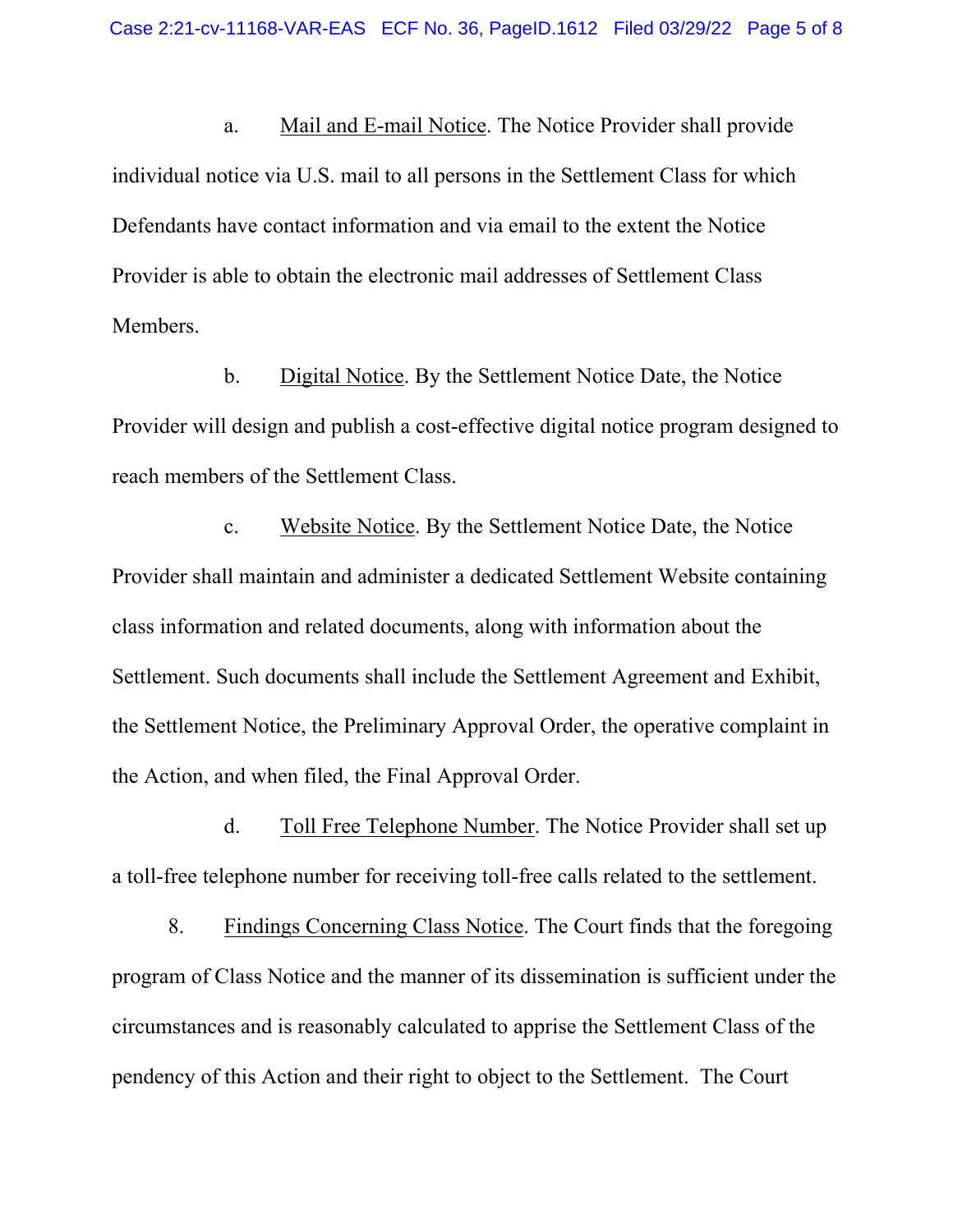further finds that the Class Notice program is reasonable; that it constitutes due, adequate, and sufficient notice to all persons entitled to receive notice; and that it meets the requirements of due process and Federal Rule of Civil Procedure 23.

9. Objections to the Settlement.

a. Right to Object. Any Settlement Class Member may appear at the Final Approval Hearing to object to the proposed settlement and/or to the application of Class Counsel for an award of attorneys' fees and costs and/or the service awards, but only if the Settlement Class Member has first filed a Notice of Intent to Appear containing a written objection with the Clerk of Court, in accordance with the "Objection Requirements" set forth below, by the Objection Deadline. Any Settlement Class Member who does not provide a written objection in the manner described below shall be deemed to have waived any objection and shall forever be foreclosed from making any objection to the fairness, reasonableness, or adequacy of the proposed Settlement or the award of any attorneys' fees and/or service awards.

b. Objection Requirements. In the written objection, the Settlement Class Member must state his or her name, address, and telephone number, as well as the name, address, and telephone number of any person that may appear on behalf of the Settlement Class Member, the reasons for the Settlement Class Member's objection, and whether he or she intends to appear at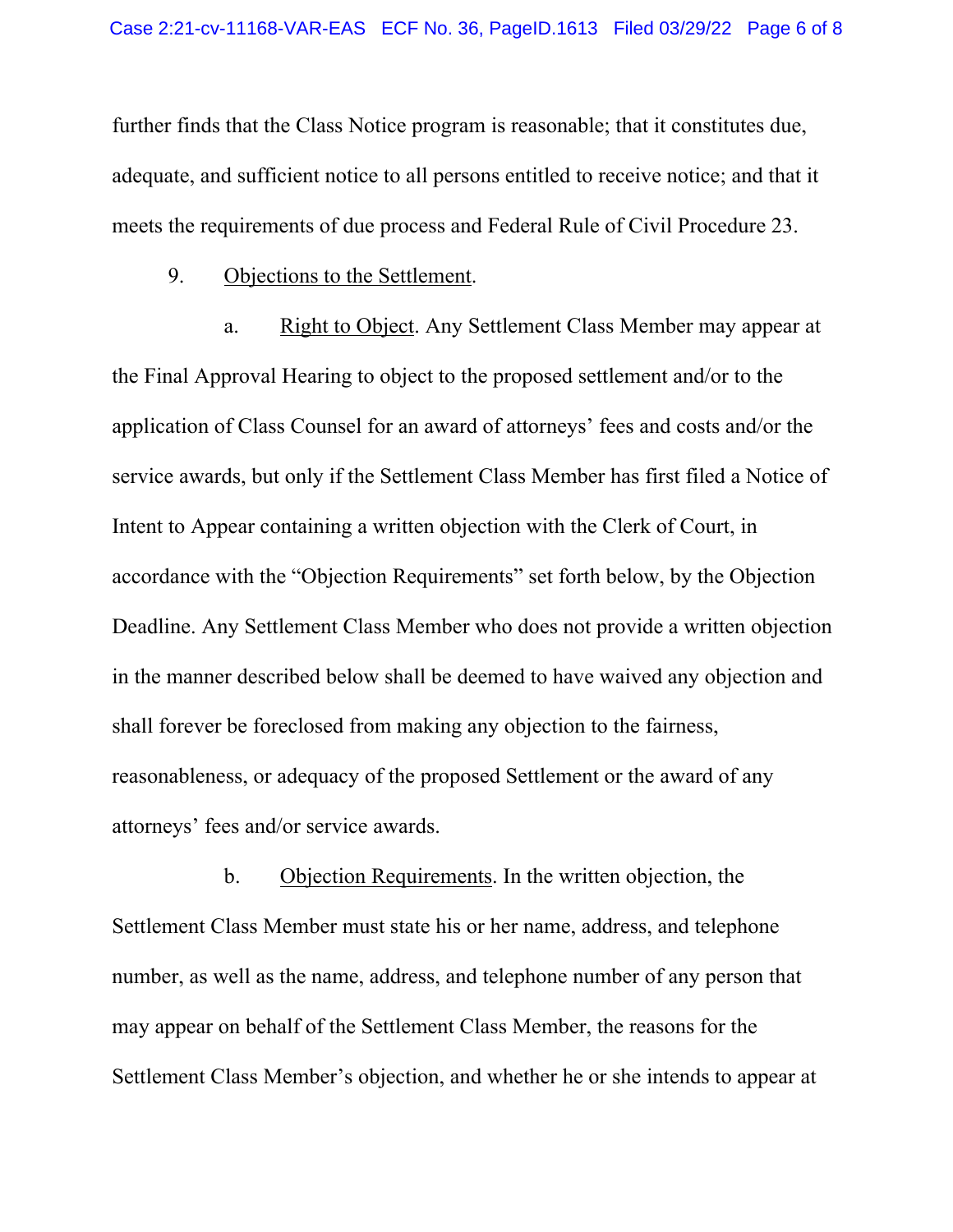the fairness hearing on his or her own behalf or through counsel. Any documents supporting the objection must also be attached to the Objection.

10. Stay. Upon the Court's entry of this Order, all further proceedings in this lawsuit (including, but not limited to, Defendants' pending motion to dismiss) shall be stayed pending Final Settlement Approval or termination of the Settlement Agreement, whichever occurs earlier, except for those matters necessary to obtain and/or effectuate the Final Settlement Approval.

11. Schedule of Future Events. Further settlement proceedings in this matter shall proceed according to the following schedule:

a. 28 calendar days of entry of this Order: Deadline to provide Class Notice (the "Class Notice Date"), April 26, 2022;

b. 30 calendar days after Class Notice Date: Deadline for Plaintiff to file Final Approval Motion and Attorneys' Fees Motion, May 26, 2022;

c. 60 calendar days after the Class Notice Date: Last day to Object, June 27, 2022;

d. 75 calendar days after Class Notice Date: Deadline for Plaintiff to file response to any Objections, July 11, 2022; and

e. July 26, 2022 at 2:00 p.m.: Final Approval Hearing.